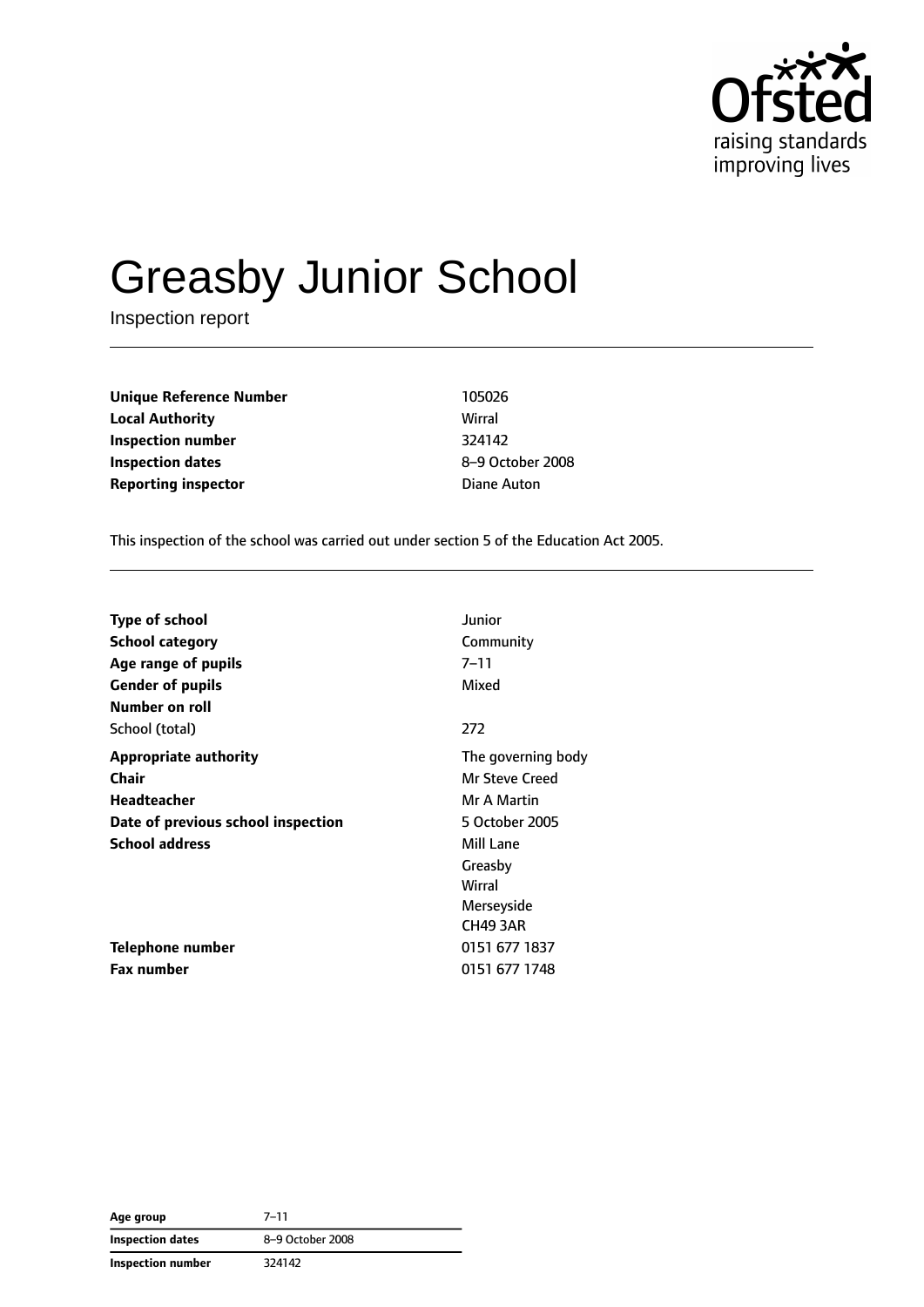.

<sup>©</sup> Crown copyright 2008

Website: www.ofsted.gov.uk

This document may be reproduced in whole or in part for non-commercial educational purposes, provided that the information quoted is reproduced without adaptation and the source and date of publication are stated.

Further copies of this report are obtainable from the school. Under the Education Act 2005, the school must provide a copy of this report free of charge to certain categories of people. A charge not exceeding the full cost of reproduction may be made for any other copies supplied.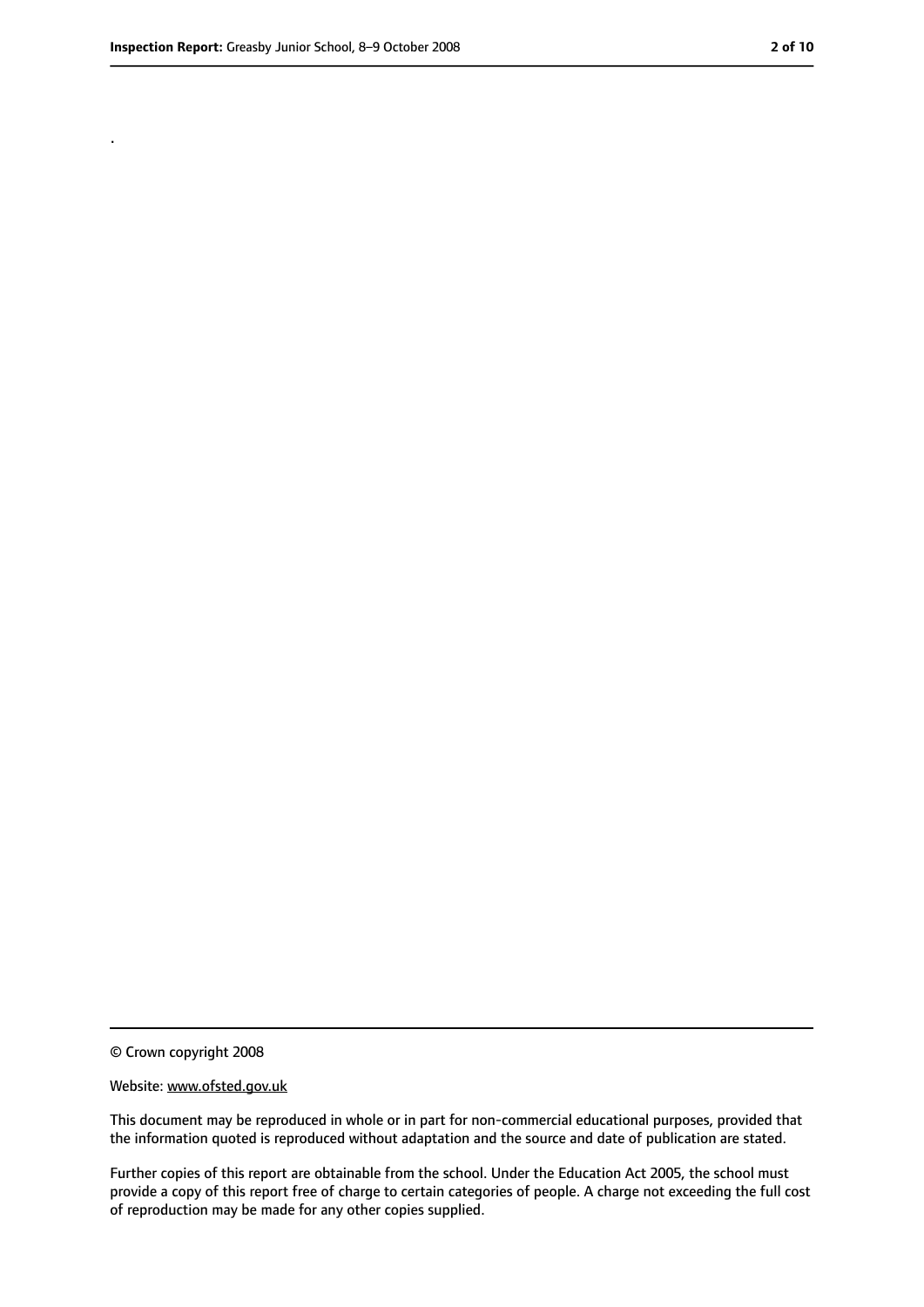# **Introduction**

The inspection was carried out by three Additional Inspectors.

## **Description of the school**

The school serves a residential area which is socially and economically advantaged. The proportion of pupils entitled to free school meals is below average. Most pupils are White British, with a small number from other heritages. No pupils are at an early stage of learning English. The proportion of pupils with learning difficulties and/or disabilities is smaller than is found in most schools. The school holds the Healthy Schools Award, the Activemark and the Silver Eco Award. Extended day care is provided on the school site by the 'Windmills' before and after school and holiday club. These facilities for care were not inspected.

#### **Key for inspection grades**

| Grade 1 | Outstanding  |
|---------|--------------|
| Grade 2 | Good         |
| Grade 3 | Satisfactory |
| Grade 4 | Inadequate   |
|         |              |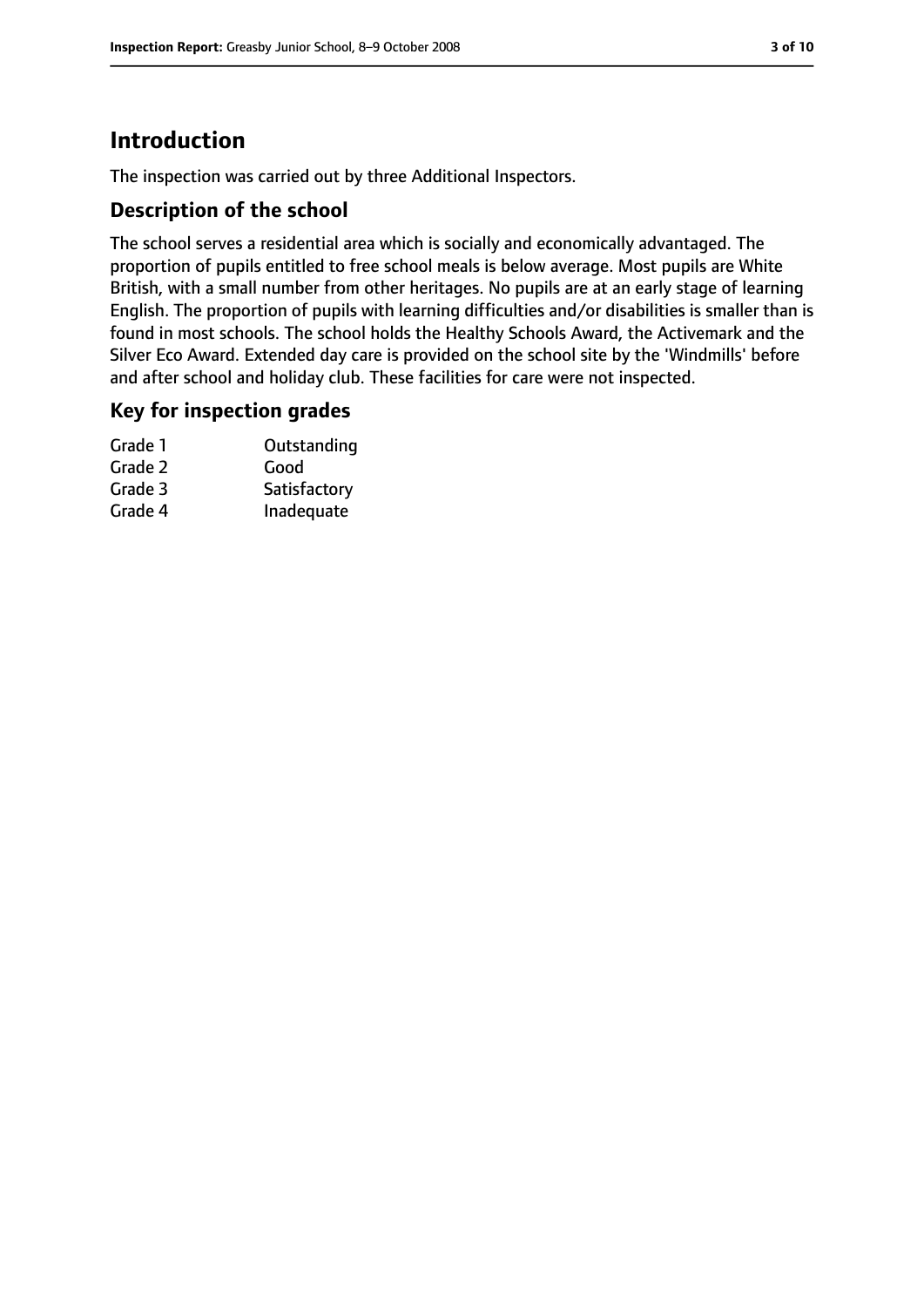# **Overall effectiveness of the school**

#### **Grade: 1**

Pupils work and play together very harmoniously and achieve extremely well in this outstanding school. An ethos of self-respect and care for others is central to the school's happy and effective learning community and pupils thrive in this supportive environment. They benefit greatly from school leaders' evaluative and creative approach to all aspects of provision. This is evidenced in pupils' excellent progress and in the high standards they consistently reach academically and in their personal and social development.

Pupils' achievement is outstanding and standards at the end of Year 6 are exceptionally high. They have been like this for the past six years. High quality support and well managed provision ensure that all pupils, including those with learning difficulties and/or disabilities, achieve very well even from their above average levels on entry to the school. The school tracks the rate of pupils' progress across subject areas and year groups carefully to ensure its consistency; expectations are very high and areas for improvement are identified and addressed quickly and effectively. The quality of teaching is outstanding and the school's organisational strategies are very effective. For example, pupils are grouped by ability in English and mathematicslessons and this helps teachers to target work very closely to the needs of individuals.

Pupils are increasingly taking responsibility for their own learning and are being enabled to assess for themselves how well they are doing. Teachers are constantly evaluating the school's excellent curriculum and seeking out ways to make it even more vibrant and stimulating for the pupils, and pupils say that lessons are interesting and learning is fun in their school. During the last school year, teachers began to link subjects together in a theme-based approach. The school's evaluations show that this has had a very positive impact on achievement, including helping to raise the overall quality of pupils' writing from good to excellent. This initiative is still at an early stage and it is more developed in some subjects and year groups than in others. Pupils develop excellent social skills and sound moral values in this caring school. Their spiritual development is nurtured very well through regular opportunities for reflection in assemblies, the curriculum and discussion time. They collaborate very well when working in groups or with a partner in lessons. Plenty of opportunities are provided to support their cultural development and prepare them for life in a multicultural society. They are active fund-raisers for local charities and are encouraged to be aware of the needs of others. A strong focus on healthy living, ecological awareness and community involvement ensures that pupils are confident, sociable citizens, well prepared to move on to the next stage in their education.

Excellent pastoral care enables pupils to feel happy and secure in school. Parents have great confidence in the school. 'We feel our children are valued and encouraged', and, 'My children are so eager to tell me about their wonderful day and what they've been learning', were typical comments, demonstrating the value parents place on all that the school provides.

The headteacher sets an ambitious agenda for excellence and the school community shares the vision and works very well together towards its achievement. Everyone on the staff team plays a part, alongside proactive and well informed governors in evaluating the quality of provision. Whole-school targets are challenging. Action plans are strategic and creative. These factors combine to give the school excellent capacity for continued improvement.

## **What the school should do to improve further**

■ Extend the development of innovative curriculum design across the subjects and year groups.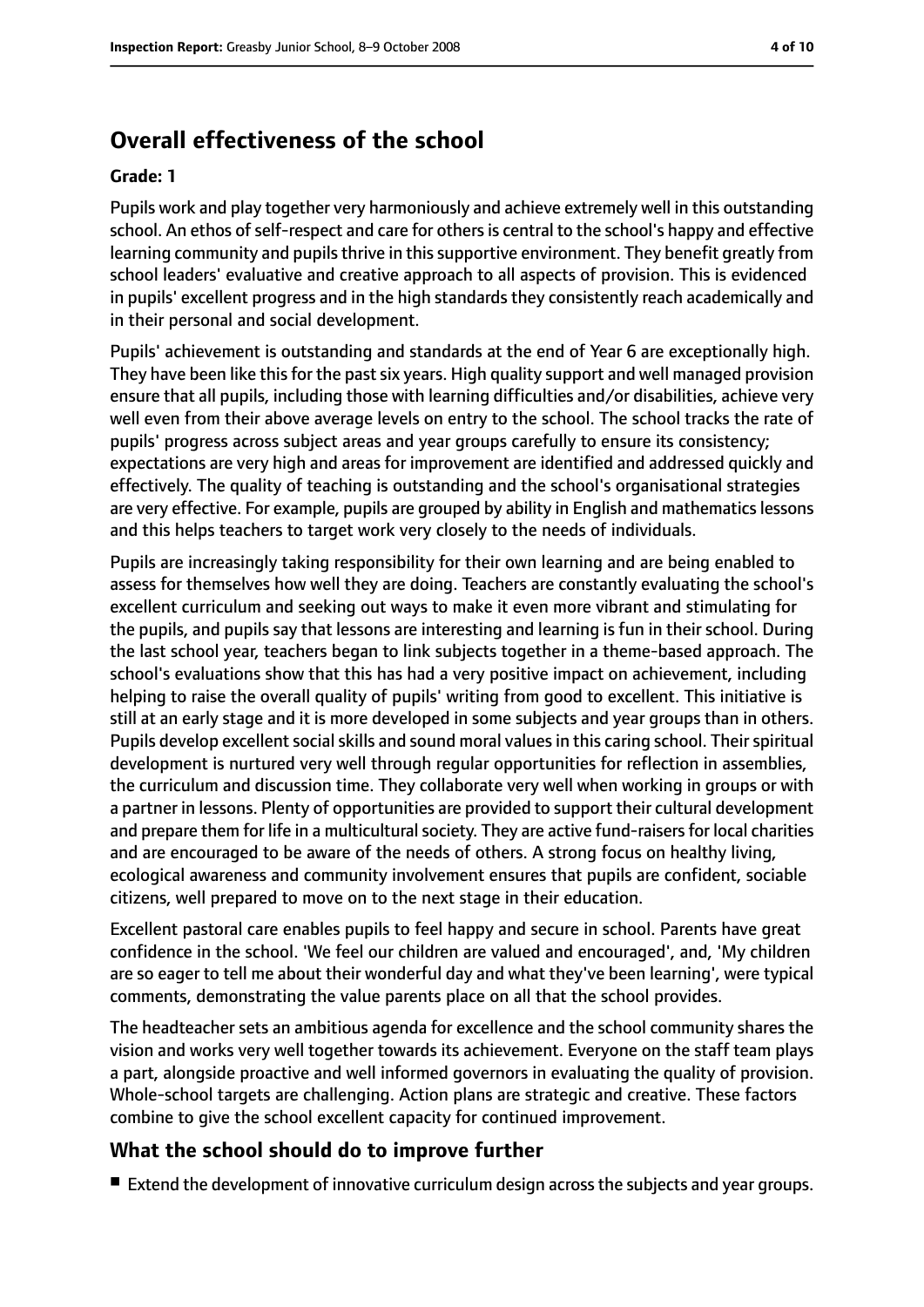# **Achievement and standards**

#### **Grade: 1**

Pupils consistently reach exceptionally high standards in English, mathematics and science by the end of Year 6 and provisional results for 2008 confirm that the high standards of previous years were sustained once again. Pupils in all year groups made excellent progress during the last school year. The school identified that progress in writing, although good, was slower than progress in the other subjects and writing became a whole-school priority area for improvement. Developments have been made in the curriculum and teaching which are addressing this issue very successfully and work in pupils' books shows that progress has accelerated and that standards and achievement in writing are very high. Pupils with learning difficulties and/or disabilities achieve extremely well in this inclusive school as a result of the excellent provision made for them.

# **Personal development and well-being**

#### **Grade: 1**

Pupils' outstanding personal development is seen in their excellent behaviour and attendance. The school's emphasis on praise and valuing each individual ensure that pupils grow in self-esteem and form good quality relationships with staff and with each other. Their spiritual, moral, social and cultural development is excellent. They enjoy taking responsibility, for example, as school councillors or as play leaders. They collaborate well in groups and when working with partners in lessons. These factors, together with their excellent basic skills in English and mathematics, prepare them extremely well for the future. They have excellent awareness of issues of personal safety and healthy lifestyles. They are supported extremely well by the school's excellent induction arrangements for new pupils and by a well designed programme, which prepares them for their transition to secondary education.

# **Quality of provision**

## **Teaching and learning**

#### **Grade: 1**

The quality of teaching is outstanding and this underpins the excellent progress pupils make. Learning is planned extremely well to meet the range of pupils' needs. Lessons are absorbing making pupils enthusiastic learners who speak confidently and with obvious interest and enjoyment about their work. The learning environment is bright and welcoming. Relationships in the well managed classrooms are warm and happy, enabling pupils to feel secure and ready to learn. Teaching assistants work in very close partnership with the class teachers, making an excellent contribution to learning support for all of the pupils, including those who have learning difficulties and/or disabilities. Assessment is carried out systematically and pupils' progress is tracked carefully. This enables the school to identify and address areas of underachievement very promptly.

#### **Curriculum and other activities**

#### **Grade: 1**

The school provides a vibrant and innovative curriculum, which engages pupils' interests very successfully and contributes extremely well to their personal and academic development. Excellent provision is made for developing pupils' basic skills in literacy, numeracy, and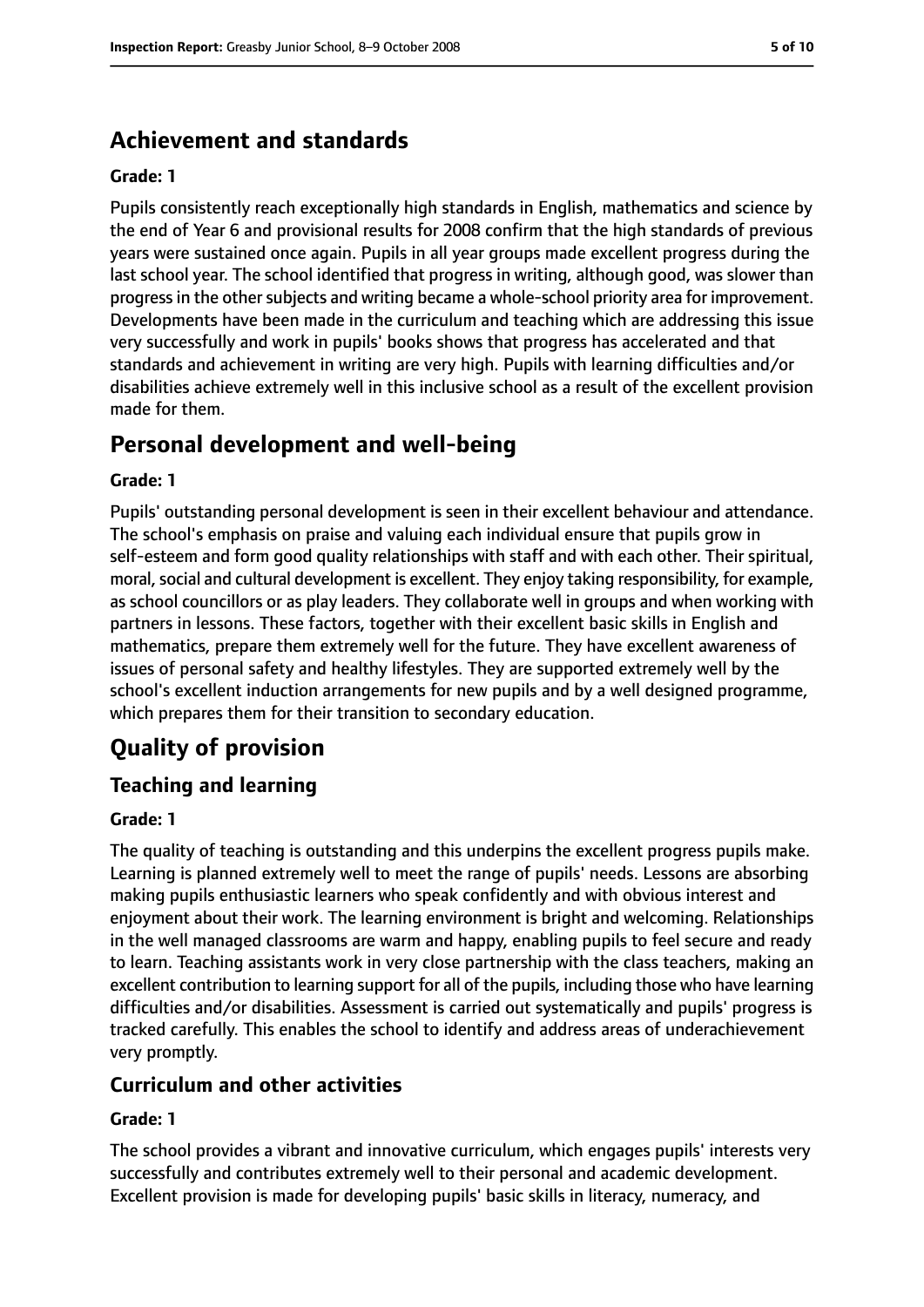information and communication technology. Opportunities are increasingly being taken to integrate aspects of the teaching of other subjects. This approach to the curriculum is planned in great detail, with a sharp focus on supporting the development of a wide range of skills across the subject areas. Pupils find great interest and enjoyment in being able to undertake in-depth study of topics and themes, such as the Victorian age. This is because they are presented very creatively and because they provide rich opportunities for them to undertake research and investigation, thereby significantly increasing their knowledge and understanding of each topic. Opportunities have also been built in for pupils to practise and extend their writing skills and this has contributed well to the success of the school's drive for excellence in writing. The school keeps its curriculum under review, with careful evaluations of how it is organised and presented and its impact on the development of pupils' subject skills. Plans are in place to increase the range of themed units of study for all the year groups, but there has not been time for them to be put into action. Further enrichment is provided by an excellent range of extra-curricular activities and by curriculum-related visits, including residential trips, and visitors to school.

#### **Care, guidance and support**

#### **Grade: 1**

Pupils are extremely well cared for and receive great encouragement to achieve as well as possible in all aspects of their education. They are confident that adults are readily on hand to help with any problems that may arise and they benefit greatly from learning to share and discuss issues that are important to them in class discussions. Pupils who have additional learning needs are supported very well and the school liaises effectively with external agencies to promote their progress and well-being. Pupils are given excellent guidance on how to improve their work through the consistent use of constructive marking and they are helped to assess their own progress towards individual learning targets. The school complies fully with statutory requirements for pupil safeguarding and child protection. Health and safety requirements are met and pupils' awareness of these and ecological issuesis promoted extremely well. Partnerships with parents are developed very well through regular communications and some well designed initiatives, such as the very well attended curriculum workshops; to support parental involvement in their children's learning.

# **Leadership and management**

#### **Grade: 1**

The headteacher's clear vision for taking the school forward is shared wholeheartedly by the governors and by staff at all levels. High standards have been sustained over time because systems for evaluating how well the school is doing are firmly embedded. Subject leaders assist well in ensuring the high quality of all areas of the school's operations. Whole-school targets are set which are challenging and aspirational; the school's leaders are skilled in identifying and planning appropriate actions to achieve them. The strong team ethos enables staff to share and develop their skills and to be confident curriculum innovators. A supportive and proactive governing body is able to hold the school to account and act as its critical friend. The school addresses the community cohesion agenda well, but has not yet developed formal systems to evaluate the success of this aspect of its provision.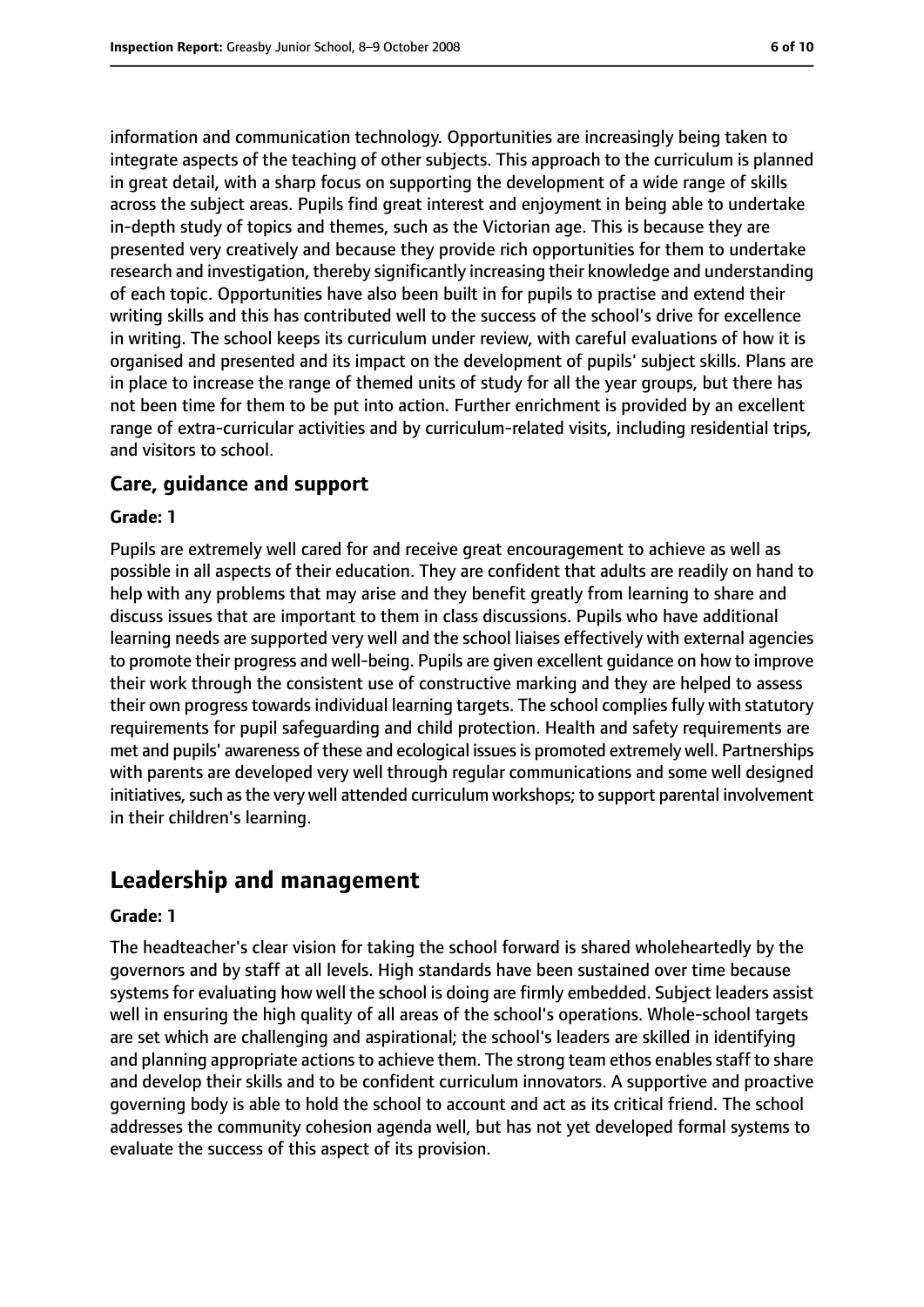**Any complaints about the inspection or the report should be made following the procedures set out in the guidance 'Complaints about school inspection', which is available from Ofsted's website: www.ofsted.gov.uk.**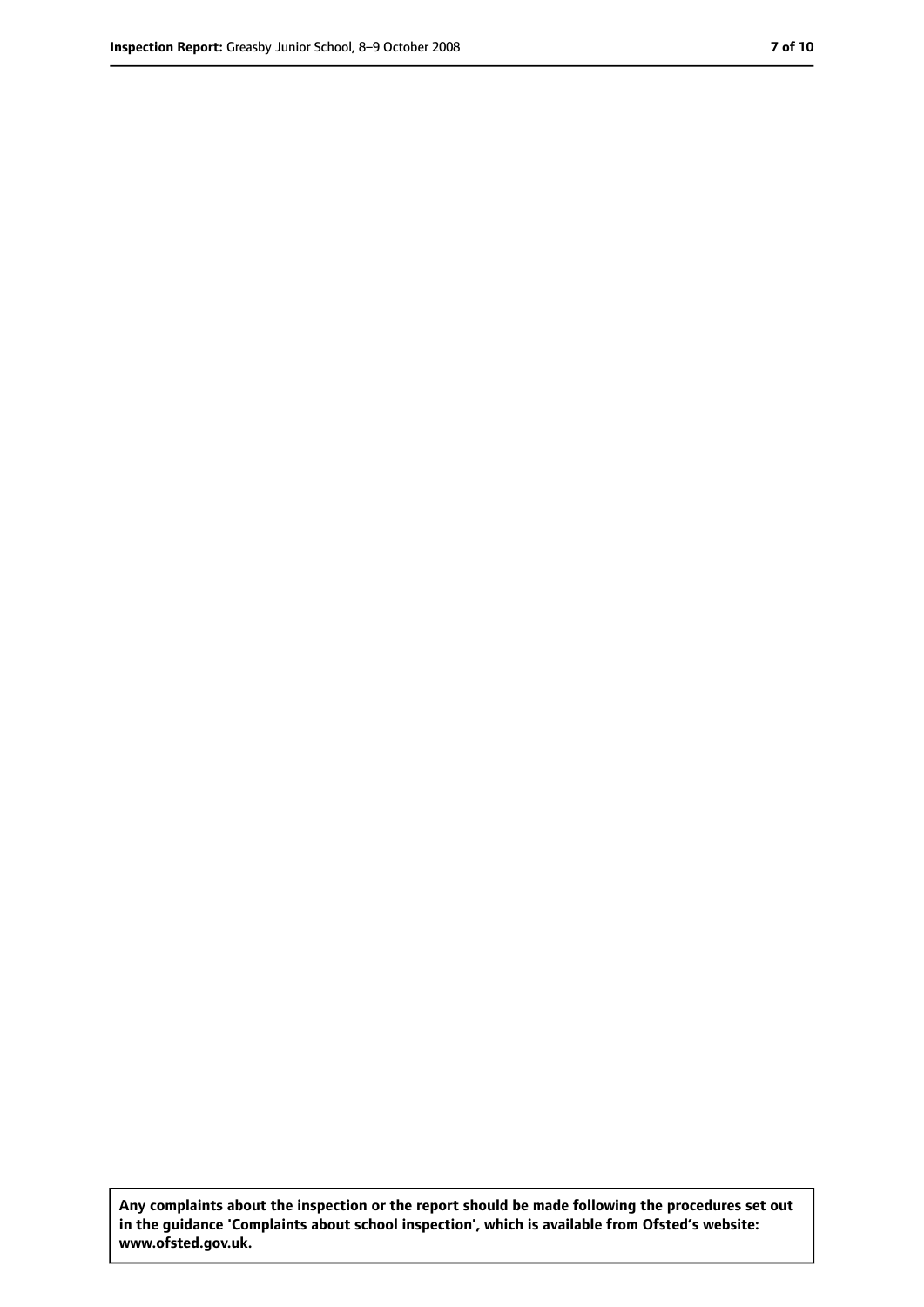# **Inspection judgements**

| ˈ Key to judgements: grade 1 is outstanding, grade 2 good, grade 3 satisfactory, and | <b>School</b>  |
|--------------------------------------------------------------------------------------|----------------|
| arade 4 inadequate                                                                   | <b>Overall</b> |

## **Overall effectiveness**

| How effective, efficient and inclusive is the provision of<br>education, integrated care and any extended services in meeting the<br>needs of learners? |     |
|---------------------------------------------------------------------------------------------------------------------------------------------------------|-----|
| Effective steps have been taken to promote improvement since the last<br>inspection                                                                     | Yes |
| How well does the school work in partnership with others to promote learners'<br>well being?                                                            |     |
| The capacity to make any necessary improvements                                                                                                         |     |

## **Achievement and standards**

| How well do learners achieve?                                                  |  |
|--------------------------------------------------------------------------------|--|
| The standards <sup>1</sup> reached by learners                                 |  |
| How well learners make progress, taking account of any significant variations  |  |
| between groups of learners                                                     |  |
| How well learners with learning difficulties and/or disabilities make progress |  |

## **Annex A**

<sup>&</sup>lt;sup>1</sup>Grade 1 - Exceptionally and consistently high; Grade 2 - Generally above average with none significantly below average; Grade 3 - Broadly average to below average; Grade 4 - Exceptionally low.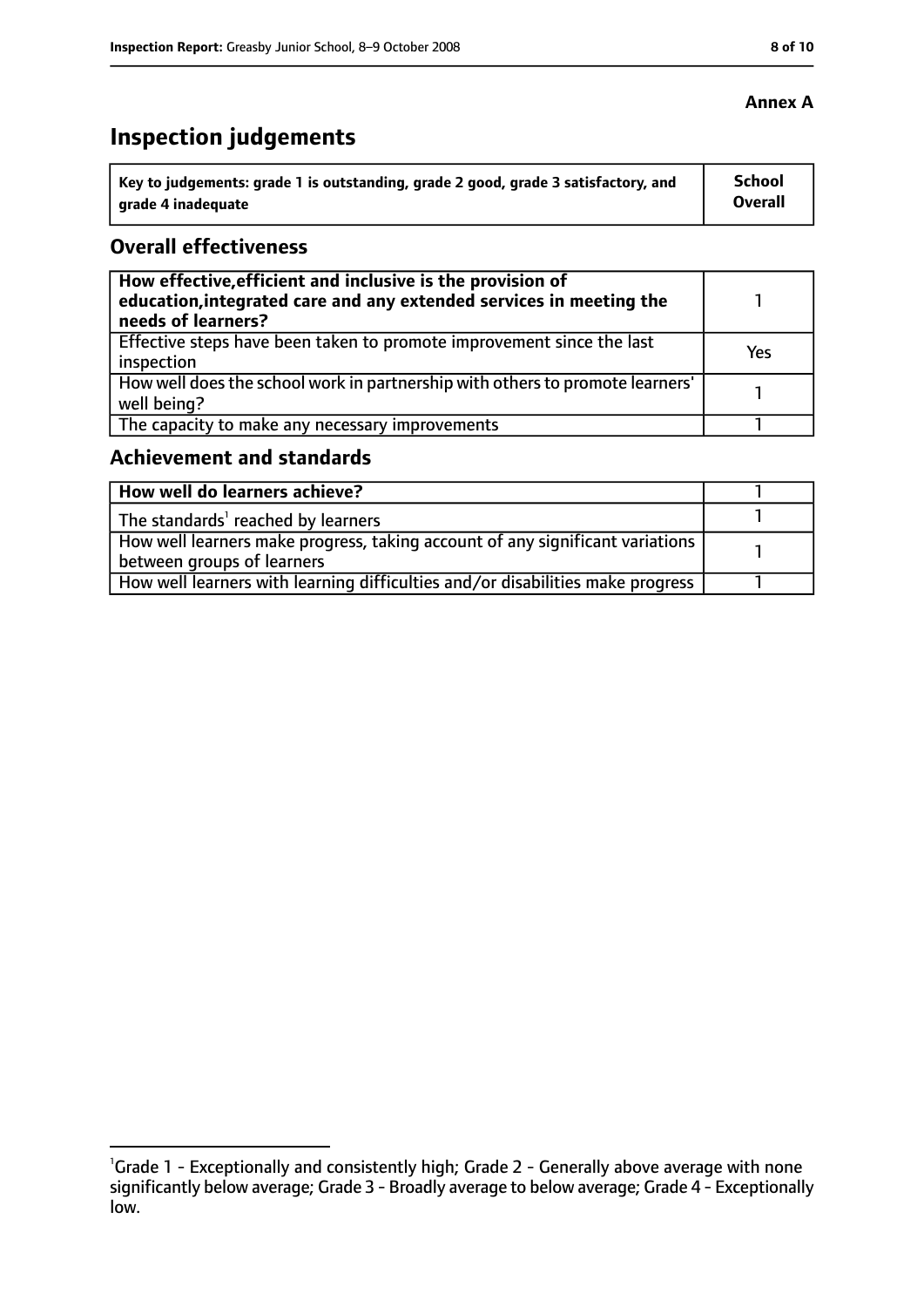# **Personal development and well-being**

| How good are the overall personal development and well-being of the<br>learners?                                 |  |
|------------------------------------------------------------------------------------------------------------------|--|
| The extent of learners' spiritual, moral, social and cultural development                                        |  |
| The extent to which learners adopt healthy lifestyles                                                            |  |
| The extent to which learners adopt safe practices                                                                |  |
| The extent to which learners enjoy their education                                                               |  |
| The attendance of learners                                                                                       |  |
| The behaviour of learners                                                                                        |  |
| The extent to which learners make a positive contribution to the community                                       |  |
| How well learners develop workplace and other skills that will contribute to<br>their future economic well-being |  |

# **The quality of provision**

| How effective are teaching and learning in meeting the full range of<br>learners' needs?              |  |
|-------------------------------------------------------------------------------------------------------|--|
| How well do the curriculum and other activities meet the range of needs and<br>interests of learners? |  |
| How well are learners cared for, quided and supported?                                                |  |

# **Leadership and management**

| How effective are leadership and management in raising achievement<br>and supporting all learners?                                              |           |
|-------------------------------------------------------------------------------------------------------------------------------------------------|-----------|
| How effectively leaders and managers at all levels set clear direction leading<br>to improvement and promote high quality of care and education |           |
| How effectively leaders and managers use challenging targets to raise standards                                                                 |           |
| The effectiveness of the school's self-evaluation                                                                                               |           |
| How well equality of opportunity is promoted and discrimination eliminated                                                                      |           |
| How well does the school contribute to community cohesion?                                                                                      |           |
| How effectively and efficiently resources, including staff, are deployed to<br>achieve value for money                                          |           |
| The extent to which governors and other supervisory boards discharge their<br>responsibilities                                                  |           |
| Do procedures for safequarding learners meet current government<br>requirements?                                                                | Yes       |
| Does this school require special measures?                                                                                                      | <b>No</b> |
| Does this school require a notice to improve?                                                                                                   | <b>No</b> |